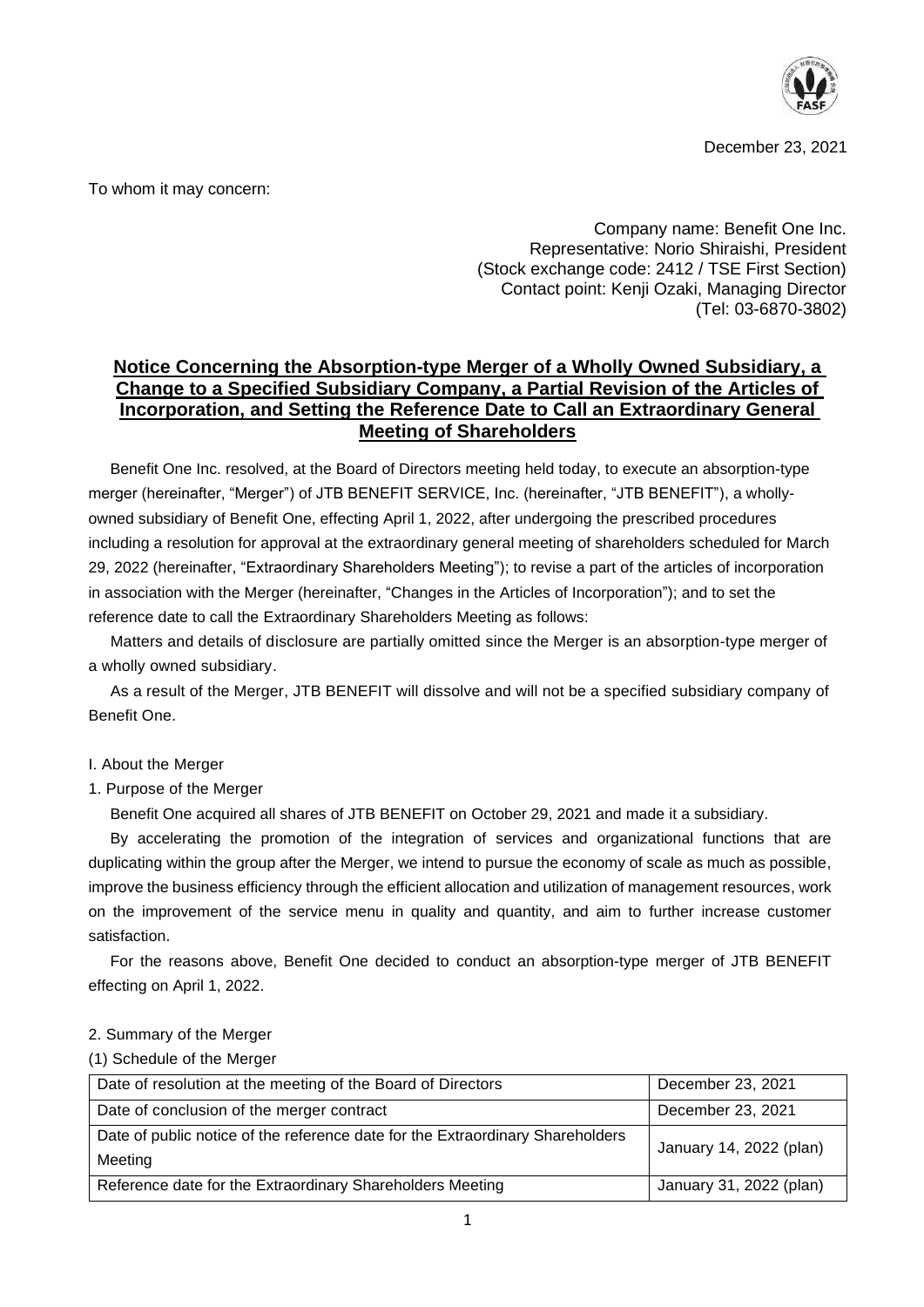| Scheduled date for resolution at the Extraordinary Shareholders Meeting | March 29, 2022 (plan) |
|-------------------------------------------------------------------------|-----------------------|
| Date of merger (effective day)                                          | April 1, 2022 (plan)  |

We decided to hold a general meeting of shareholders for the approval of the merger contract, based on the proviso to Article 796, Paragraph 2 and the provisions of Article 795, Paragraph 2, Item 1 of the Companies Act, because the Merger may incur a merger loss on Benefit One. JTB BENEFIT will not hold a general meeting of shareholders for the approval of the merger contract because a short form merger is permitted for JTB BENEFIT based on Article 784, Paragraph 1 of the Companies Act.

## (2) Type of the Merger

The Merger is an absorption-type merger with the surviving company being Benefit One and the disappearing company being JTB BENEFIT. JTB BENEFIT will dissolve after the Merger.

(3) Allotment related to the Merger

No shares or other assets will be allotted since the Merger is an absorption-type merger of a wholly owned subsidiary.

(4) Handling of stock options and bonds with share options of the disappearing company Not applicable.

|                           | Surviving company                | Dissolved company                |  |
|---------------------------|----------------------------------|----------------------------------|--|
| (1) Trade name            | Benefit One Inc.                 | JTB BENEFIT SERVICE, Inc.        |  |
|                           | 6-2, 2-chome, Otemachi,          | 7-6, 2-chome, Fukagawa, Koto-ku, |  |
| (2) Head office location  | Chiyoda-ku, Tokyo                | Tokyo                            |  |
| (3) Job title and name of | Norio Shiraishi, President       | Ichiro Nakamura, President & CEO |  |
| representative            |                                  |                                  |  |
|                           | <b>Employee Benefit services</b> |                                  |  |
|                           | business, Healthcare business,   |                                  |  |
|                           | Incentive business, Purchase     | Outsourced employee benefit      |  |
| (4) Description of        | and Settlement Service           | service, health support service, |  |
| business                  | business, Individual Benefit     | and organizational activation    |  |
|                           | Services business, CRM           | service                          |  |
|                           | (customer relationship           |                                  |  |
|                           | management) business, etc.       |                                  |  |
| (5) Share capital         | 1,527 million yen                | 300 million yen                  |  |
| (6) Date of establishment | March 15, 1996                   | February 10, 2000                |  |
| (7) Number of issued      | 159,970,000 shares               | 3,000 shares                     |  |
| shares                    |                                  |                                  |  |
| (8) Fiscal year end       | March 31                         | March 31                         |  |
| (9) Largest shareholders  | Pasona Group Inc.: 50.92%        | Benefit One Inc.                 |  |
| and shareholding ratio    | The Master Trust Bank of Japan,  | 100.00%                          |  |
| (as of September 30,      | Ltd. (Trust account): 6.74%      |                                  |  |
| 2021)                     | Custody Bank of Japan, Ltd.      |                                  |  |
| $\star$                   | (Trust account): 4.15%           |                                  |  |
|                           |                                  |                                  |  |
|                           |                                  |                                  |  |

## 3. Overview of the companies involved in the Merger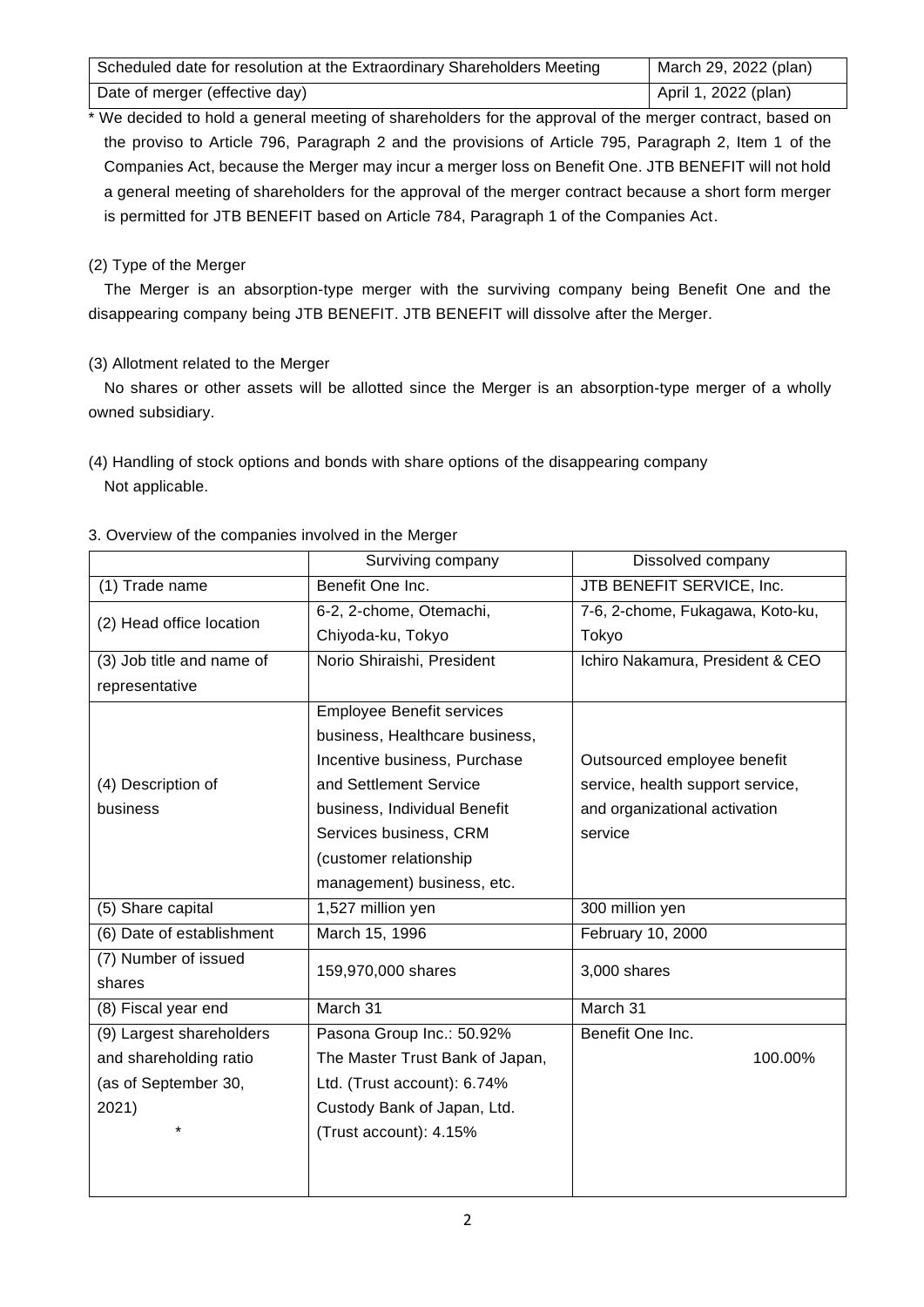| (10) Financial position and operating results of the preceding fiscal year |                        |                            |
|----------------------------------------------------------------------------|------------------------|----------------------------|
| Fiscal year                                                                | FY03/21 (consolidated) | FY03/21 (non-consolidated) |
| Net assets                                                                 | 19,865 million yen     | 2,908 million yen          |
| Total assets                                                               | 36,171 million yen     | 7,412 million yen          |
| Net assets per share                                                       | 124.84 yen             | 969,354.66 yen             |
| Sales                                                                      | 37,841 million yen     | 9,956 million yen          |
| Operating income                                                           | 9,774 million yen      | 746 million yen            |
| Ordinary income                                                            | 9,858 million yen      | 806 million yen            |
| Net income attributable<br>to owners of parent                             | 6,766 million yen      | 558 million yen            |
| Net income per share                                                       | 42.52 yen              | 186,031.07 yen             |

\* The shareholding ratio is calculated by deducting treasury shares.

## 4. Situation after the Merger

The Merger will not cause any change in Benefit One's trade name, location, job title and name of representative, description of business, share capital, and fiscal year end.

## 5. Outlook

The Merger is expected to have a minor impact on FY03/22 consolidated performance forecasts since JTB BENEFIT is a wholly owned subsidiary of Benefit One. We will promptly announce the revised performance forecasts if the forecasts need to be revised.

(Reference) FY03/22 consolidated performance forecasts (announced on November 4, 2021) and FY03/21 consolidated performance results

|                                                     | Sales<br>(Millions of<br>yen) | Operating<br>income<br>(Millions of<br>yen) | Ordinary<br>income<br>(Millions of<br>yen) | Net income<br>attributable<br>to owners of<br>parent<br>(Millions of<br>yen) | Net income<br>per share<br>(Yen) |
|-----------------------------------------------------|-------------------------------|---------------------------------------------|--------------------------------------------|------------------------------------------------------------------------------|----------------------------------|
| FY03/22<br>consolidated<br>performance<br>forecasts | 37,310                        | 11,750                                      | 11,830                                     | 8,120                                                                        | 51.03                            |
| FY03/21<br>consolidated<br>performance<br>results   | 37,841                        | 9,774                                       | 9,858                                      | 6,766                                                                        | 42.52                            |

# II. Changes in the Articles of Incorporation

1. Purpose of the Changes in the Articles of Incorporation

A business purpose will be added to Article 2 (Purpose) of Benefit One's articles of incorporation since Benefit One will take over all businesses of JTB BENEFIT after the Merger.

2. Changes in the Articles of Incorporation

The articles of incorporation will be changed as follows: